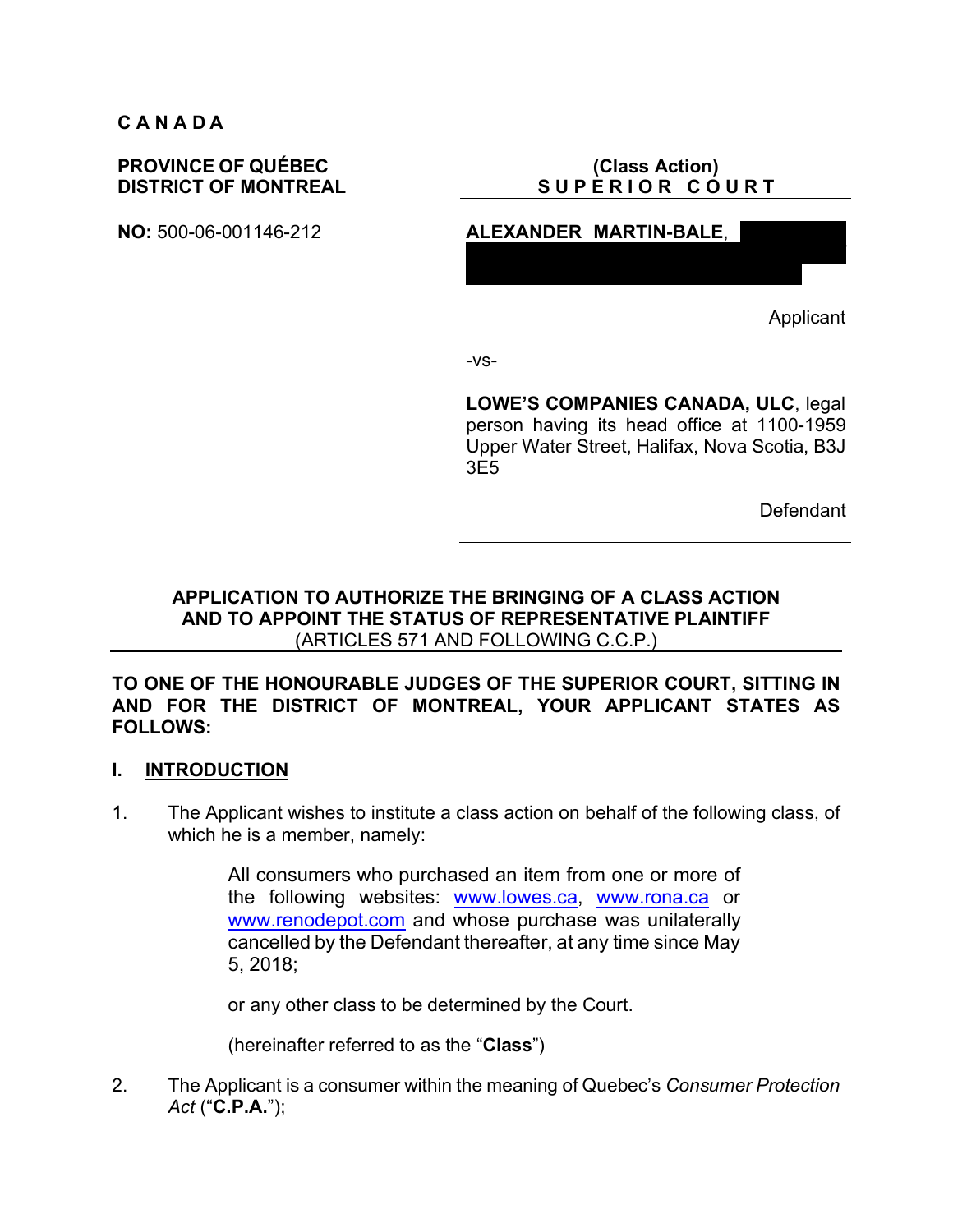- 3. The Defendant Lowe's Companies Canada, ULC (hereinafter "**Lowe's**") is a corporation that owns and operates the websites www.lowes.ca, www.rona.ca, www.renodepot.com (the "**Websites**"), as it appears from the terms of use of these websites disclosed *en liasse* herewith as **Exhibit P-1**;
- 4. An extract of the enterprise's information statement from the Quebec enterprise register for Lowe's is disclosed as **Exhibit P-2**;
- 5. Lowe's does business in the province of Quebec and runs these websites where consumers can purchase products online. Lowe's is a merchant within the meaning of the C.P.A. and its activities are governed by this legislation, among others;

## **II. CONDITIONS REQUIRED TO AUTHORIZE THIS CLASS ACTION AND TO APPOINT THE STATUS OF REPRESENTATIVE PLAINTIFF (SECTION 575 C.C.P.):**

# **A) THE FACTS ALLEGED APPEAR TO JUSTIFY THE CONCLUSIONS SOUGHT:**

- 6. On May 1, 2021, the Applicant visited the www.lowes.ca website because he was shopping for certain items that he wished to purchase for his personal use;
- 7. On May, 1, 2021, at 10:34 a.m., the Applicant saw that the "Bosch Electric High-Pressure Washer - 1.54 GPM – Green" (Item#: 330658625) was advertised on the Lowe's website (https://www.lowes.ca/product/electric-pressure-washers/boschelectric-high-pressure-washer-154-gpm-green-330658625) for **\$39.99** plus taxes and he decided to purchase this item at the advertised price, as it appears from a copy of his purchase confirmation email no. SO-0003607453 from Lowe's disclosed as **Exhibit P-3**;
- 8. On May, 1, 2021, at 2:51 p.m., the Applicant saw that the "Bosch 11321EVS Demolition Hammer" (item # 330009246) was advertised on the Lowe's website (https://www.lowes.ca/product/demolition-hammers/bosch-11321evs-demolitionhammer-330009246) for **\$99.99** plus taxes and he decided to purchase this item at the advertised price, as it appears from a copy of his purchase confirmation email no. SO-0003609919 from Lowe's disclosed as **Exhibit P-4**;
- 9. The Applicant confirms that the items which he purchased and which were advertised on the Lowe's Websites contained all of the essential elements of the intended contract, including the product description and price;
- 10. The Applicant further confirms that at the time of his purchases, the Lowe's Websites indicated that these items were available in stock;
- 11. In both purchase confirmation emails, Exhibits P-3 and P-4, Lowe's declared: "*Alexander, your order has been confirmed*" and "*Expected to Ship Date: Thu, May 6, 2021*", leaving no doubt that binding contracts had been formed;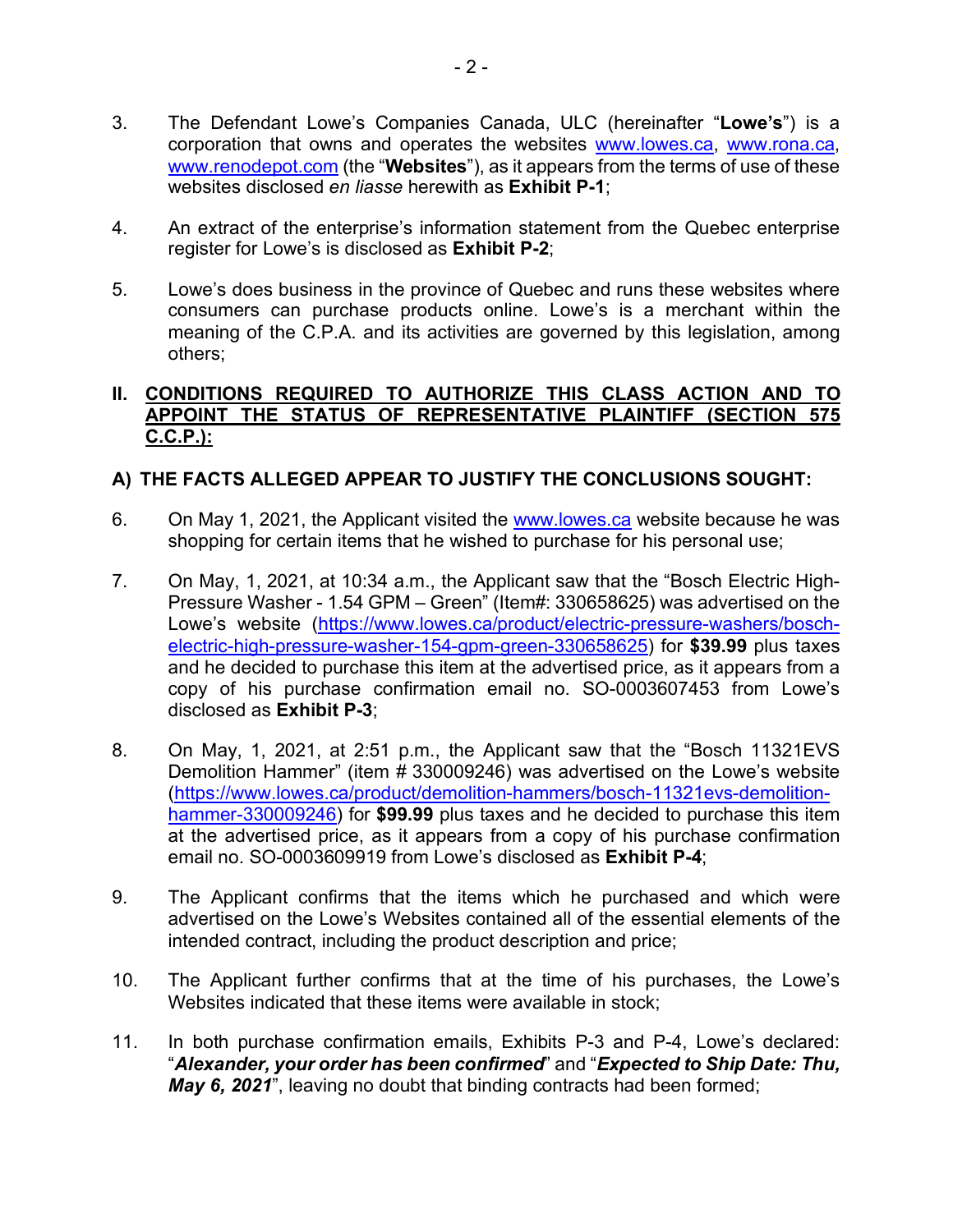12. On May 1, 2021, Lowe's debited the Applicant's PayPal account and PayPal then debited these two charges from the Applicant's MasterCard associated to his PayPal account, the whole as it appears *en liasse* from **Exhibit P-5**:

| 01/05/2021 | 03/05/2021 | PAYPAL *LOWES220LIM 4029357733 QC   | S45.98   |
|------------|------------|-------------------------------------|----------|
| 01/05/2021 | 03/05/2021 | : PAYPAL *LOWES220LIM 4029357733 OC | \$113.83 |

- 13. However, on May 3 and 4, 2021, Lowe's unilaterally cancelled the Applicant's orders, as it appears from the cancellation emails disclosed *en liasse* as **Exhibit P-6**;
- 14. In Exhibit P-6, Lowe's declares: "Reason for Cancellation : Out of Stock". The Applicant believes that this statement is false. The reason he believes this statement to be false is because on May 4, 2021, Lowe's advertised the "Bosch Electric High-Pressure Washer - 1.54 GPM – Green" (Item#: 330658625) on its website for **\$179.99** plus tax (**Exhibit P-7**) and the "Bosch 11321EVS Demolition Hammer" (item # 330009246) for **\$949.00** plus tax (**Exhibit P-8**);
- 15. The Applicant therefore believes that the true reason why Lowe's cancelled his orders was due to a "pricing error", which is not a valid reason to cancel a consumer contract in the circumstances;
- 16. Indeed, on May 4, 2021, a Lowe's online customer service agent confirmed to the Applicant that the cancellation was due to a pricing error, contrary to what Lowe's declared in its cancellation emails, as it appears from a copy of the chat transcript disclosed as **Exhibit P-9**:

"…there was a **mistake lows (***sic***) pricing** that is why your order has been cancelled".

17. By selling item numbers 330658625 and 330009246 to the Applicant respectively for \$39.99 and \$99.99 plus tax and then advertising these items the next day on its Websites for \$179.99 and \$949.00 plus tax, Lowes violated section 224 c) C.P.A. that stipulates:

| 224. Aucun commerçant, fabricant ou 224. No merchant, manufacturer or                                              |                                             |  |  |
|--------------------------------------------------------------------------------------------------------------------|---------------------------------------------|--|--|
| publicitaire ne peut, par quelque moyen advertiser may, by any means whatever,                                     |                                             |  |  |
| que ce soit:                                                                                                       |                                             |  |  |
| c) exiger pour un bien ou un service un $ $ price than that advertised.<br>prix supérieur à celui qui est annoncé. | (c) charge, for goods or services, a higher |  |  |

18. The Applicant attempted to have Lowe's honour the price advertised on its Websites on May 1 and 2, 2021, but Lowe's has refused (Exhibit P-9);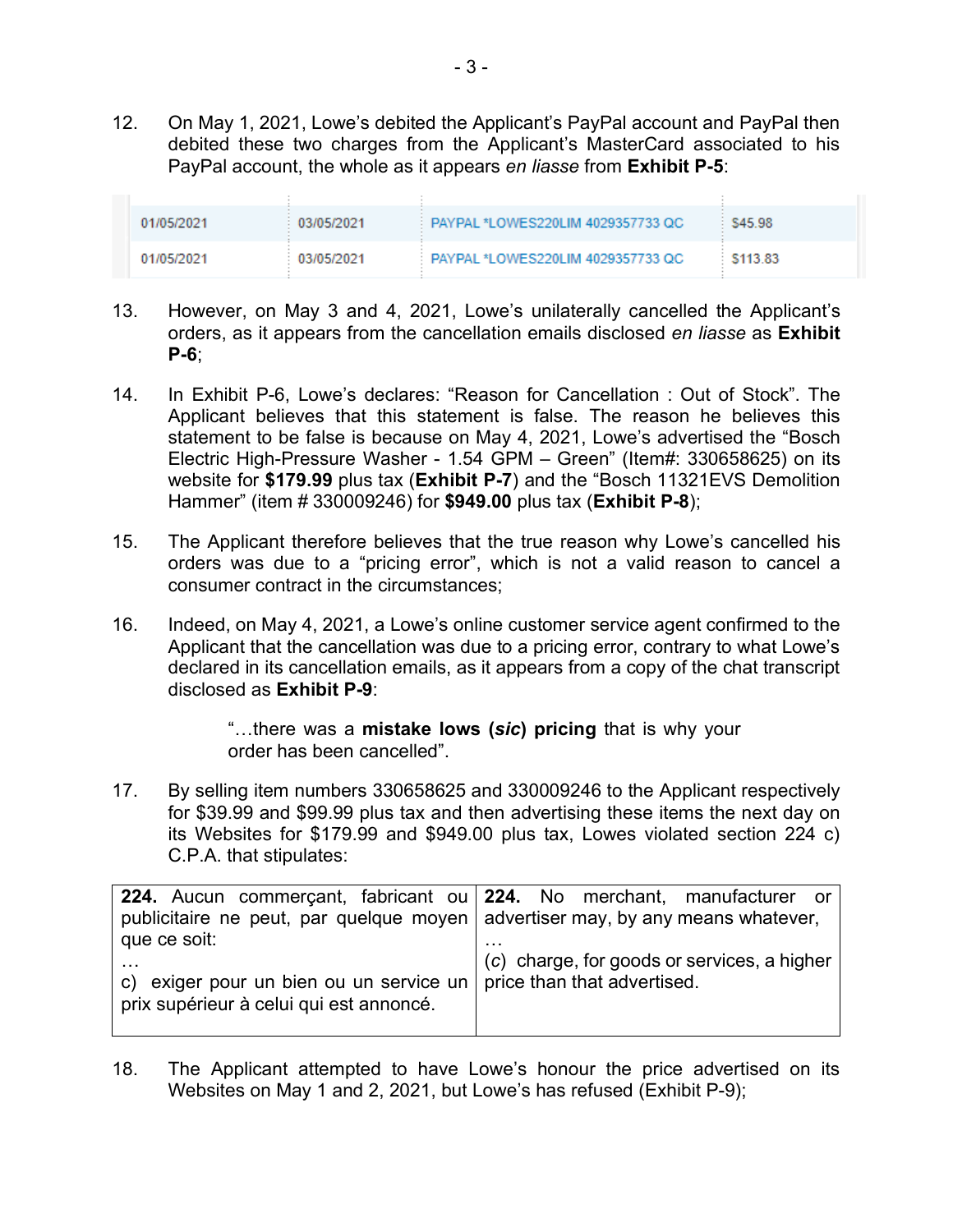19. The Applicant is therefore entitled to claim on his behalf and on behalf of all class members damages equivalent the "Lost Value", calculated as the difference between the price it would cost to purchase the items today and the price advertised by Lowe's at the time of his purchase on May 1, 2021:

| <b>Item</b>                                                                                    | <b>Price Paid</b><br>by Applicant on<br>May 1, 2021 | <b>Price Advertised</b><br>by Lowe's on May<br>4, 2021 | <b>Lost Value</b> |
|------------------------------------------------------------------------------------------------|-----------------------------------------------------|--------------------------------------------------------|-------------------|
| <b>Bosch Electric High-</b><br>Pressure Washer -<br>$1.54$ GPM $-$ Green<br>(Item#: 330658625) | \$39.99                                             | \$179.99                                               | \$140.00          |
| Bosch 11321EVS<br><b>Demolition Hammer</b><br>(item # 330009246)                               | \$99.99                                             | \$949.00                                               | \$849.01          |
|                                                                                                |                                                     | <b>TOTAL:</b>                                          | \$989.01          |

- 20. Quebec case law has already applied the Lost Value formula ("*valeur perdue*") in similar circumstances, as it appears from the judgment in *Charest-Corriveau c. Sears Canada inc.*, 2015 QCCQ 6417, disclosed as **Exhibit P-10**;
- 21. Lowe's refused to sell the items that the Applicant purchased at the price advertised by Lowe's on its Websites and failed to honour its contracts with the Applicant and all Class members;
- 22. Lowe's cannot unilaterally cancel the Applicant's distance contracts even if its Terms of Use (Exhibit P-1) provide for otherwise – notably because section 54.1 C.P.A. is of public order and stipulates the following:

| 54.1 Un contrat conclu à distance est un<br>contrat conclu alors que le commerçant et<br>le consommateur ne sont pas en présence<br>l'un de l'autre et qui est précédé d'une<br>offre du commerçant de conclure un tel<br>contrat.                                                                   | <b>54.1</b> A distance contract is a contract<br>entered into without the merchant and the<br>consumer being in one another's<br>presence and preceded by an offer by the<br>merchant to enter into such a contract.                                                                                                                                                            |
|------------------------------------------------------------------------------------------------------------------------------------------------------------------------------------------------------------------------------------------------------------------------------------------------------|---------------------------------------------------------------------------------------------------------------------------------------------------------------------------------------------------------------------------------------------------------------------------------------------------------------------------------------------------------------------------------|
| Le commerçant est réputé faire une offre<br>de conclure le contrat dès lors que sa<br>proposition comporte tous les éléments<br>essentiels du contrat envisagé, qu'il y ait<br>ou non indication de sa volonté d'être lié<br>en cas d'acceptation et même en<br>présence d'une indication contraire. | A merchant is deemed to have made an<br>offer to enter into a distance contract if the<br>merchant's proposal comprises all the<br>essential elements of the intended<br>contract, regardless of whether there is an<br>indication of the merchant's willingness to<br>be bound in the event the proposal is<br>accepted and even if there is an<br>indication to the contrary. |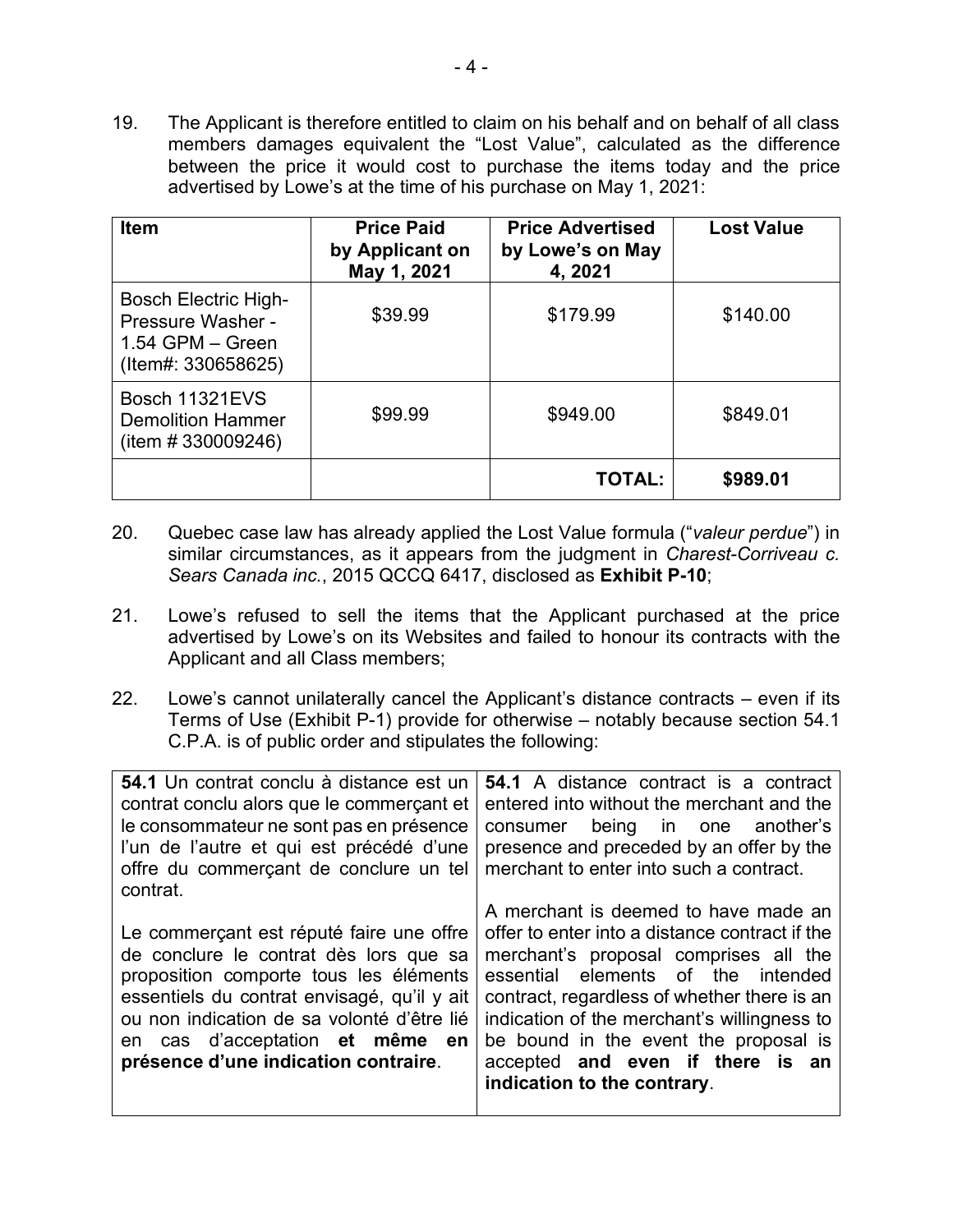- 23. Moreover, by researching online the Applicant discovered that there were pricing errors on multiple items listed on the Lowe's Websites (www.lowes.ca, www.rona.ca and www.renodepot.com). Given the number of "pricing errors", these "errors" can only be qualified as inexcusable, especially by a multinational such as Lowe's who should have systems in place to ensure that the prices it advertises on its Websites to the public are correct;
- 24. Even if Lowe's insists that there was no pricing error and that reason for cancellation declared in its emails, Exhibit P-6, was true (i.e. "out of stock"), it follows that Lowe's would have then violated section 231 C.P.A. by having an insufficient quantity of the goods it advertised;
- 25. The Applicant declares that at the time he purchased the 2 items listed in Exhibits P-3 and P-4, the Lowe's Websites displayed the items as available and contained an option showing that there was sufficient quantity available for purchase. In each case, Lowe's also indicated a description of the item, a picture of the item, the price and that it was available for purchase at the advertised price;
- 26. By refusing to honour its advertised prices Lowe's violated several sections of the C.P.A., including sections 16, 54.1, 224 c) and 231. The Applicant is therefore entitled to claim damages in the form of the "Lost Value" described above;
- 27. In the circumstances, the Applicant is also entitled to claim punitive damages pursuant to section 272 C.P.A. which he hereby claims in the amount of \$500 per class member;
- 28. Indeed, Lowe's conduct warrants such a condemnation because it refused to honour the advertised price despite the Applicant's request and misrepresented the reason for cancelling the orders by stating in its emails that it was "out of stock", while its own agents confirmed in writing that it was due to a pricing error;
- 29. The Applicant is aware that some consumers were able to purchase the items in dispute by going to a Home Depot store (i.e. a competitor of Lowe's) and asking Home Depot to match the price advertised on the Lowe's Websites on May 1 and 2, 2021. Home Depot matched the Lowe's prices and sold the items in dispute to these people at the "lower" price, meaning that the prices advertised by Lowe's were realistic. The Applicant could have done the same, but had no reason to believe that Lowe's would not honour its contracts with him;
- 30. The Applicant's damages are a direct and proximate result of Lowe's misconduct and, in these circumstances, the Applicant's claims for both compensatory and punitive damages are justified;

## **B) THE CLAIMS OF THE MEMBERS OF THE CLASS RAISE IDENTICAL, SIMILAR OR RELATED ISSUES OF LAW OR FACT:**

31. The questions of fact and law raised and the recourse sought by this Application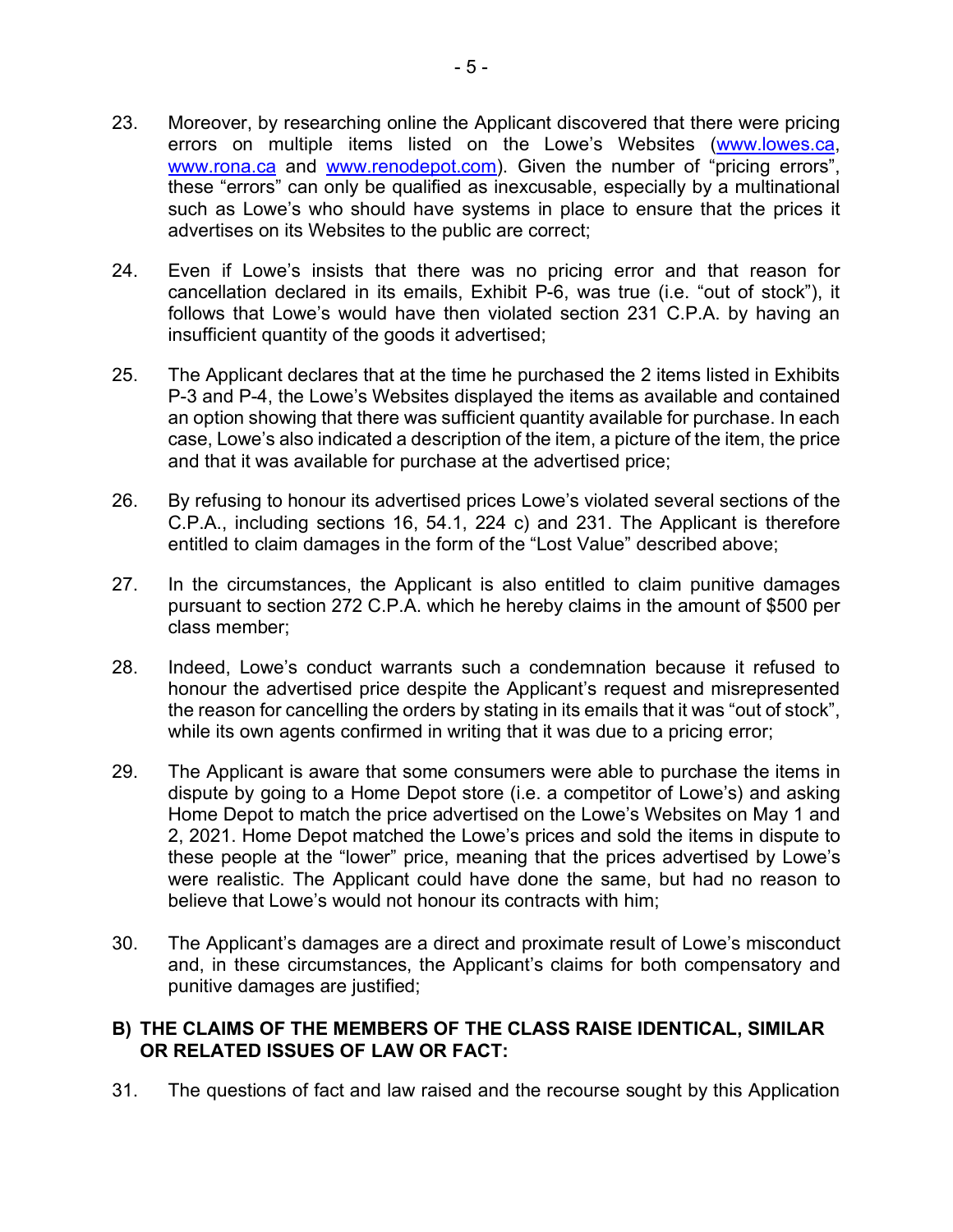are identical with respect to each member of the Class, namely:

- a) By cancelling consumers' orders, did Lowe's violate Quebec's *Consumer Protection Act*?
- b) If so, are Class members entitled to compensation and in what amount?
- c) Are the Class members entitled to punitive damages and, if so, in what amount?

# **C) THE COMPOSITION OF THE CLASS**

- 32. The composition of the Class makes it difficult or impracticable to apply the rules for mandates to take part in judicial proceedings on behalf of others or for consolidation of proceedings;
- 33. The Applicant presumes that Lowes has a very important number of customers across Quebec. While he is unaware of the total number of the Lowe's clients who are included in the Class, he estimates that it is likely in the hundreds or thousands;
- 34. While researching online, the Applicant discovered that there are hundreds of other consumers who had their orders cancelled by Lowe's in the same manner as his and that there were at least 6 items affected by the issue in dispute (including the 2 items purchased by the Applicant) on the weekend of May 1, 2021;
- 35. The names and addresses of all the other consumers included in the Class are not known to the Applicant, however, are all in the possession of Lowe's since the orders must be placed online and delivered;
- 36. Class members are numerous and are dispersed across the province;
- 37. These facts demonstrate that it would be impractical, if not impossible, to contact each and every Class member to obtain mandates and to join them in one action;
- 38. In these circumstances, a class action is the only appropriate procedure for all of the members of the Class to effectively pursue their respective rights and have access to justice without overburdening the court system;

## **D) THE CLASS MEMBER REQUESTING TO BE APPOINTED AS REPRESENTATIVE PLAINTIFF IS IN A POSITION TO PROPERLY REPRESENT THE CLASS**

- 39. The Applicant requests that he be appointed the status of representative plaintiff for the following main reasons:
	- a) He is a member of the Class and has a personal interest in seeking the conclusions that he proposes herein;
	- b) He is competent, in that he has the potential to be the mandatary of the action if it had proceeded under article 91 of the *Code of Civil Procedure*;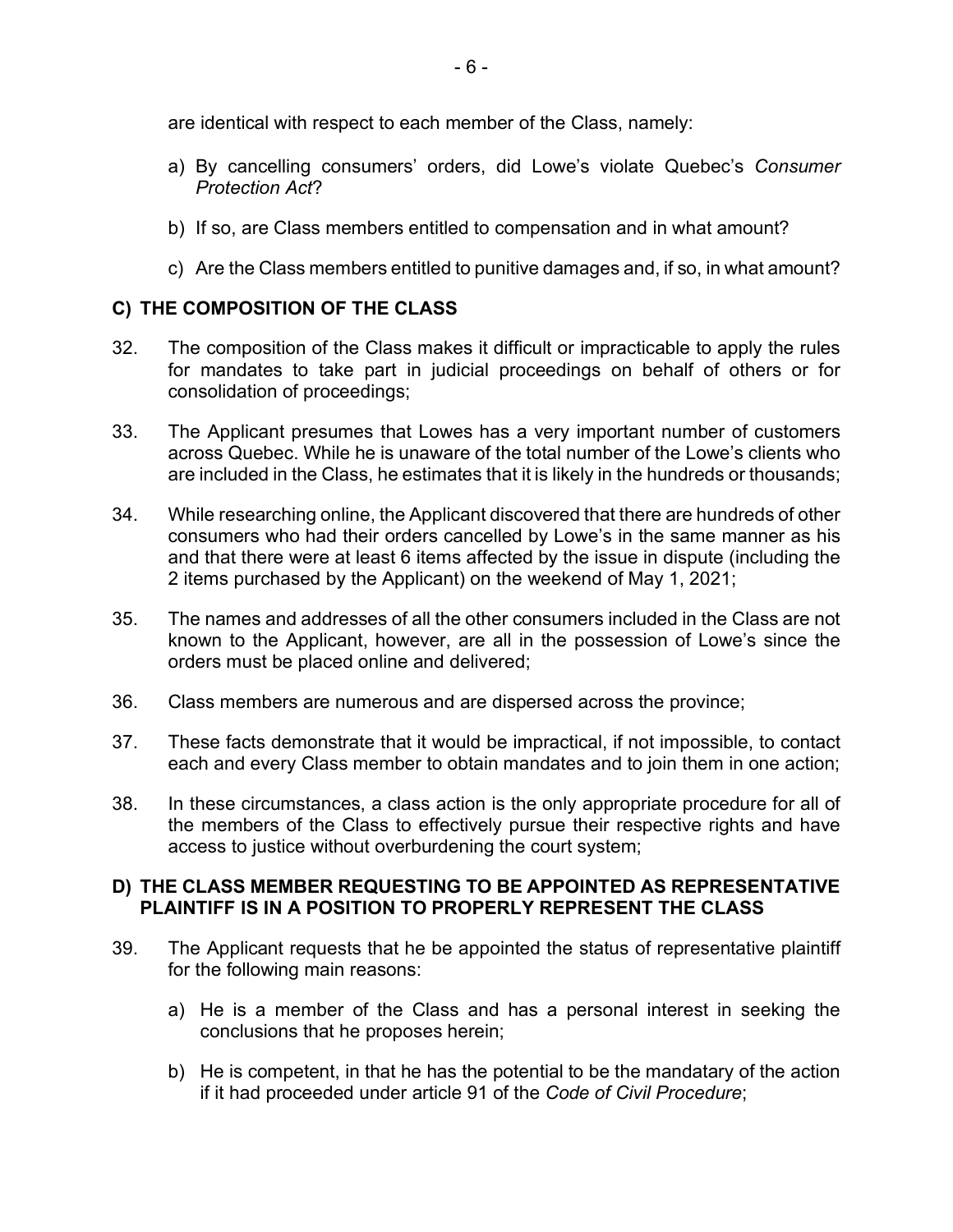- c) His interests are not antagonistic to those of other Class members;
- 40. The Applicant adds that he participated in the drafting of the present application and has reviewed the exhibits;
- 41. He is taking this action so that he and all Class members can be compensated and to hold Lowe's accountable;

## **III. DAMAGES**

- 42. Lowe's has breached several obligations imposed on it by consumer protection legislation in Quebec, notably:
	- a) Quebec's C.P.A., including sections 16, 54.1, 215, 219, 224 c) and 231, thus rendering section 272 applicable;
- 43. In light of the foregoing, the following damages may be claimed against Lowe's:
	- a) compensatory damages in the aggregate of the Lost Value; and
	- b) punitive damages of \$500 per Class member for the breach of obligations imposed on Lowe's pursuant to s. 272 C.P.A.;

## **IV. NATURE OF THE ACTION AND CONCLUSIONS SOUGHT**

- 44. The action that the Applicant wishes to institute on behalf of the members of the Class is an action in damages;
- 45. The conclusions that the Applicant wishes to introduce by way of an originating application are:
	- **1. GRANT** the Plaintiff's action against Defendant;
	- **2. CONDEMN** the Defendant to pay to the members of the Class an amount to be determined in compensatory damages, and **ORDER** collective recovery of these sums;
	- **3. CONDEMN** the Defendant to pay to the members of the Class \$500 each in punitive damages, and **ORDER** collective recovery of these sums;
	- **4. CONDEMN** the Defendant to pay interest and the additional indemnity on the above sums according to law from the date of service of the *Application to Authorize the Bringing of a Class Action and to Appoint the Status of Representative Plaintiff*;
	- **5. ORDER** the Defendant to deposit in the office of this Court the totality of the sums which forms part of the collective recovery, with interest and costs;
	- **6. ORDER** that the claims of individual Class members be the object of collective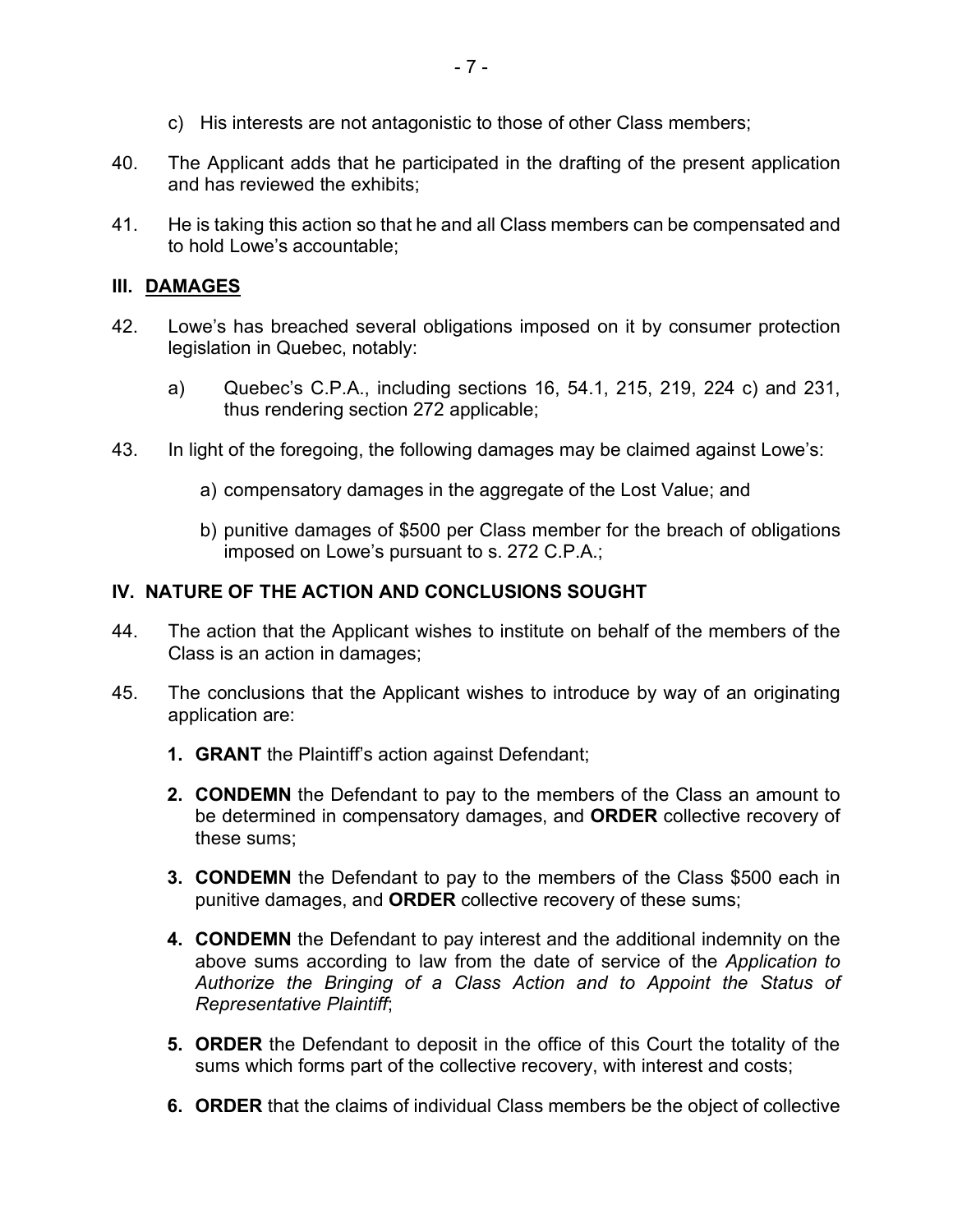liquidation if the proof permits and alternately, by individual liquidation;

**7. CONDEMN** the Defendant to bear the costs of the present action including the cost of notices, the cost of management of claims and the costs of experts, if any, including the costs of experts required to establish the amount of the collective recovery orders;

# **V. JURISDICTION**

46. The Applicant requests that this class action be exercised before the Superior Court in the district of Montreal, notably because he is a consumer and resides in this district.

# **FOR THESE REASONS, MAY IT PLEASE THE COURT:**

- **1. GRANT** the present Application;
- **2. AUTHORIZE** the bringing of a class action in the form of an originating application in damages;
- **3. APPOINT** the Applicant the status of representative plaintiff of the persons included in the Class herein described as:

All consumers who purchased an item from one or more of the following websites: www.lowes.ca, www.rona.ca or www.renodepot.com and whose purchase was unilaterally cancelled by the Defendant thereafter, at any time since May 5, 2018;

or any other class to be determined by the Court.

- **4. IDENTIFY** the principle questions of fact and law to be treated collectively as the following:
	- a) By cancelling consumers' orders, did Lowe's violate Quebec's *Consumer Protection Act*?
	- b) If so, are Class members entitled to compensation and in what amount?
	- c) Are the Class members entitled to punitive damages and, if so, in what amount?
- **5. IDENTIFY** the conclusions sought by the class action to be instituted as being the following:
	- **1. GRANT** the Plaintiff's action against Defendant;
	- **2. CONDEMN** the Defendant to pay to the members of the Class an amount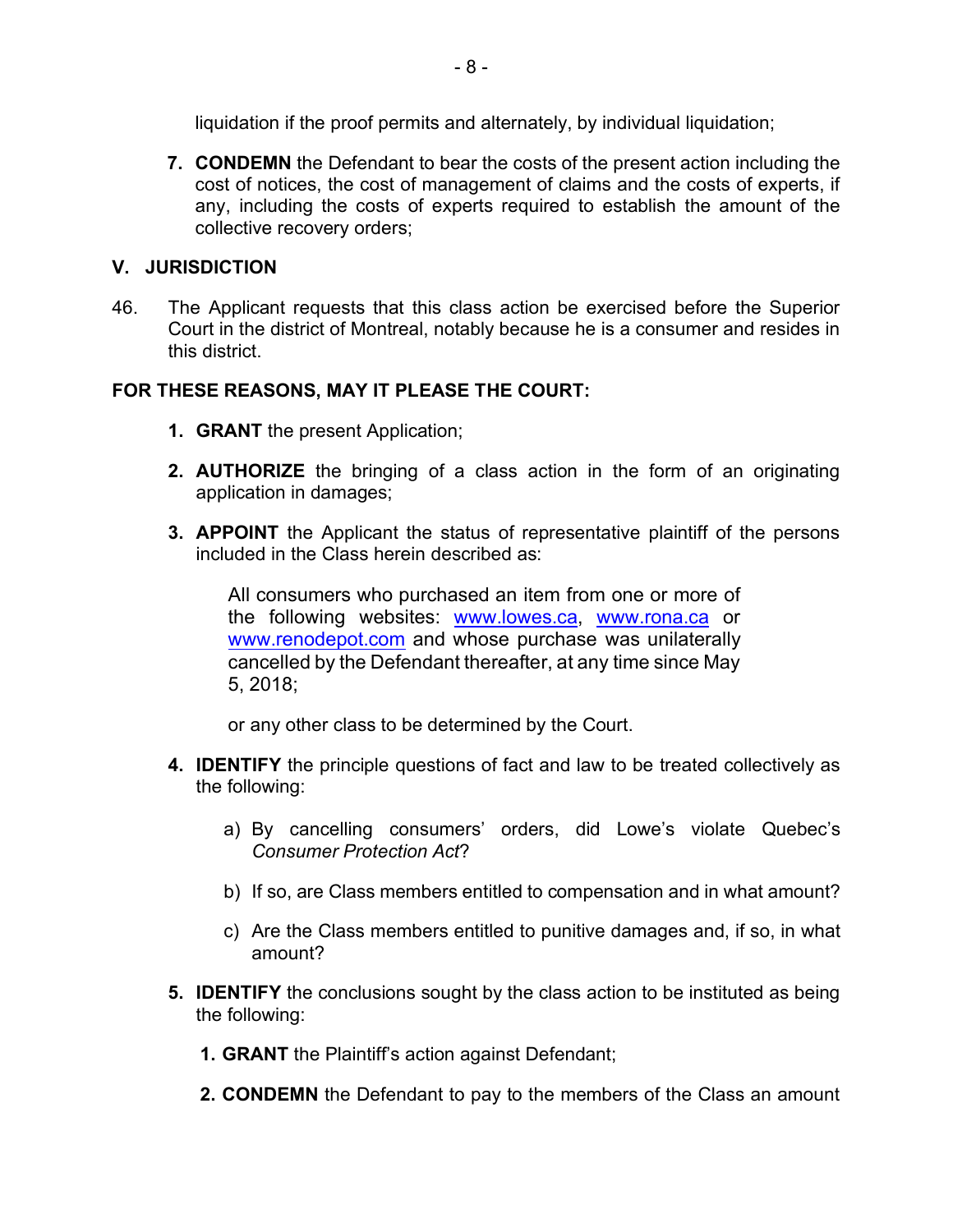to be determined in compensatory damages, and **ORDER** collective recovery of these sums;

- **3. CONDEMN** the Defendant to pay to the members of the Class \$500 each in punitive damages, and **ORDER** collective recovery of these sums;
- **4. CONDEMN** the Defendant to pay interest and the additional indemnity on the above sums according to law from the date of service of the *Application to Authorize the Bringing of a Class Action and to Appoint the Status of Representative Plaintiff*;
- **5. ORDER** the Defendant to deposit in the office of this Court the totality of the sums which forms part of the collective recovery, with interest and costs;
- **6. ORDER** that the claims of individual Class members be the object of collective liquidation if the proof permits and alternately, by individual liquidation:
- **7. CONDEMN** the Defendant to bear the costs of the present action including the cost of notices, the cost of management of claims and the costs of experts, if any, including the costs of experts required to establish the amount of the collective recovery orders;
- **6. DECLARE** that all members of the Class that have not requested their exclusion, be bound by any judgement to be rendered on the class action to be instituted in the manner provided for by the law;
- **7. FIX** the delay of exclusion at thirty (30) days from the date of the publication of the notices to Class members, date upon which the members of the Class that have not exercised their means of exclusion will be bound by any judgement to be rendered herein;
- **8. ORDER** the publication of a notice to the members of the Class in accordance with article 579 C.C.P. within sixty (60) days from the judgement to be rendered herein by e-mail to each Class member, to their last known e-mail address, with the subject line "Notice of a Class Action";
- **9. THE WHOLE** with costs including publication fees.

Montreal, May 5, 2021

*(s) LPC Avocat Inc.*

**LPC AVOCAT INC.** Me Joey Zukran, attorney for Applicant 276 Saint-Jacques Street, Suite 801 Montréal, Québec, H2Y 1N3 T: (514) 379-1572 / F: (514) 221-4441 Email: jzukran@lpclex.com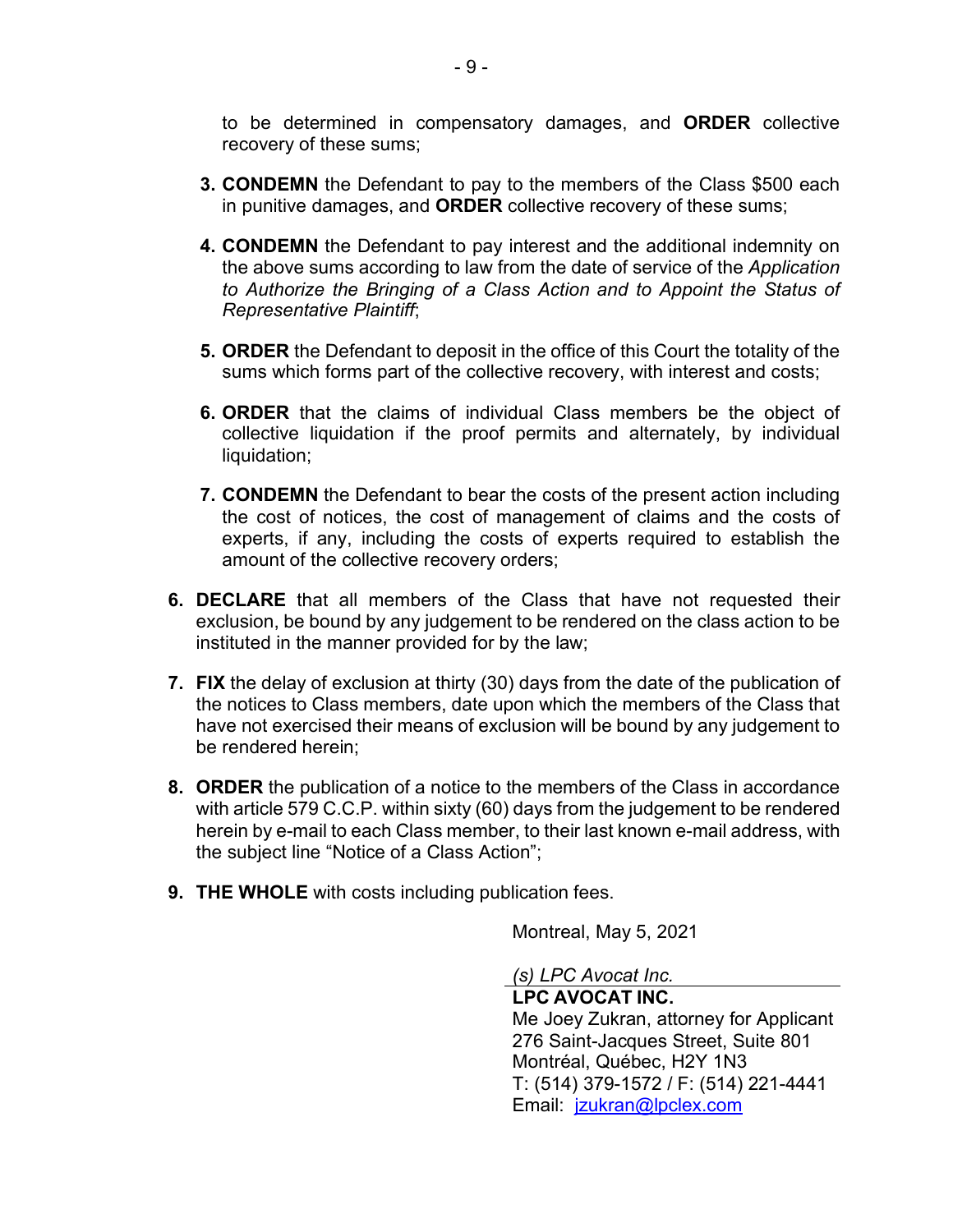## **SUMMONS** (ARTICLES 145 AND FOLLOWING C.C.P)

 $\mathcal{L}_\text{max}$  , and the set of the set of the set of the set of the set of the set of the set of the set of the set of the set of the set of the set of the set of the set of the set of the set of the set of the set of the

#### **Filing of a judicial application**

Take notice that the Applicant has filed this *Application for Authorization to Institute a Class Action and to Appoint the Status of Representative Plaintiff* in the office of the Superior Court in the judicial district of **Montreal**.

#### **Defendant's answer**

You must answer the application in writing, personally or through a lawyer, at the courthouse of Montreal situated at 1 Rue Notre-Dame E, Montréal, Quebec, H2Y 1B6, within 15 days of service of the Application or, if you have no domicile, residence or establishment in Québec, within 30 days. The answer must be notified to the Applicant's lawyer or, if the Applicant is not represented, to the Applicant.

#### **Failure to answer**

If you fail to answer within the time limit of 15 or 30 days, as applicable, a default judgement may be rendered against you without further notice and you may, according to the circumstances, be required to pay the legal costs.

#### **Content of answer**

In your answer, you must state your intention to:

- negotiate a settlement;
- propose mediation to resolve the dispute;
- defend the application and, in the cases required by the Code, cooperate with the Applicant in preparing the case protocol that is to govern the conduct of the proceeding. The protocol must be filed with the court office in the district specified above within 45 days after service of the summons or, in family matters or if you have no domicile, residence or establishment in Québec, within 3 months after service;
- propose a settlement conference.

The answer to the summons must include your contact information and, if you are represented by a lawyer, the lawyer's name and contact information.

## **Change of judicial district**

You may ask the court to refer the originating Application to the district of your domicile or residence, or of your elected domicile or the district designated by an agreement with the applicant.

If the application pertains to an employment contract, consumer contract or insurance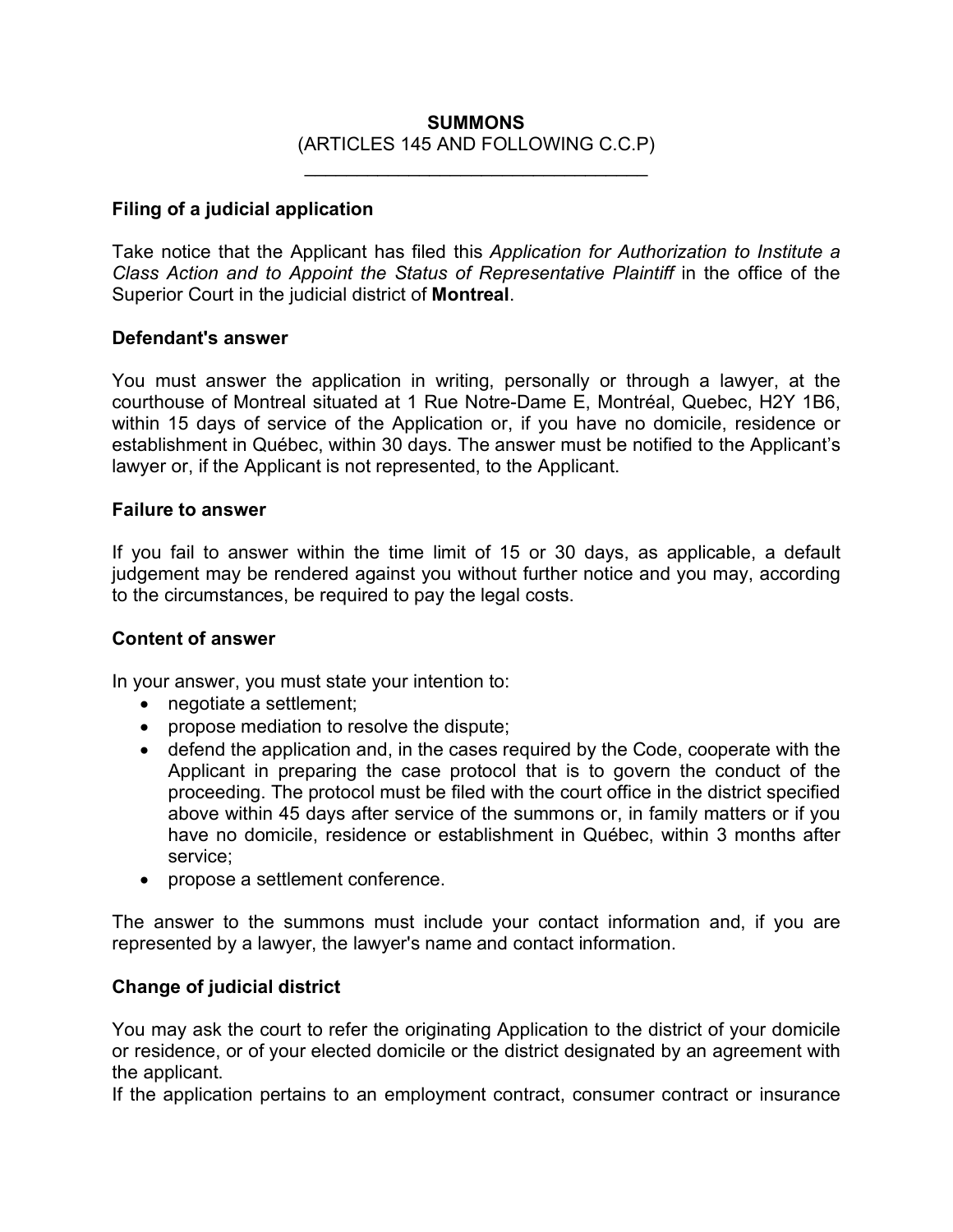contract, or to the exercise of a hypothecary right on an immovable serving as your main residence, and if you are the employee, consumer, insured person, beneficiary of the insurance contract or hypothecary debtor, you may ask for a referral to the district of your domicile or residence or the district where the immovable is situated or the loss occurred. The request must be filed with the special clerk of the district of territorial jurisdiction after it has been notified to the other parties and to the office of the court already seized of the originating application.

# **Transfer of application to Small Claims Division**

If you qualify to act as a plaintiff under the rules governing the recovery of small claims, you may also contact the clerk of the court to request that the application be processed according to those rules. If you make this request, the plaintiff's legal costs will not exceed those prescribed for the recovery of small claims.

## **Calling to a case management conference**

Within 20 days after the case protocol mentioned above is filed, the court may call you to a case management conference to ensure the orderly progress of the proceeding. Failing this, the protocol is presumed to be accepted.

# **Exhibits supporting the application**

In support of the Application for Authorization to Institute a Class Action and to Appoint the Status of Representative Plaintiff, the Applicant intends to use the following exhibits:

| <b>Exhibit P-1:</b> | En liasse, copies of the terms of use the websites www.lowes.ca,<br>www.rona.ca, www.renodepot.com;                                                                                       |
|---------------------|-------------------------------------------------------------------------------------------------------------------------------------------------------------------------------------------|
| <b>Exhibit P-2:</b> | Copy of the enterprise's information statement from the Quebec<br>enterprise register for Lowe's;                                                                                         |
| <b>Exhibit P-3:</b> | Copy of purchase confirmation email no. SO-0003607453;                                                                                                                                    |
| <b>Exhibit P-4:</b> | Copy of purchase confirmation email no. SO-0003609919;                                                                                                                                    |
| <b>Exhibit P-5:</b> | En liasse, copies of Applicant's PayPal account statement and<br>MasterCard debits from May 1, 2021;                                                                                      |
| <b>Exhibit P-6:</b> | En liasse, copies of the cancellation emails from Lowe's dated May<br>3 and 4, 2021;                                                                                                      |
| <b>Exhibit P-7:</b> | Screen capture of the Lowe's website taken on May 4, 2021 showing<br>the "Bosch Electric High-Pressure Washer - 1.54 GPM - Green"<br>(Item#: 330658625) advertised for \$179.99 plus tax; |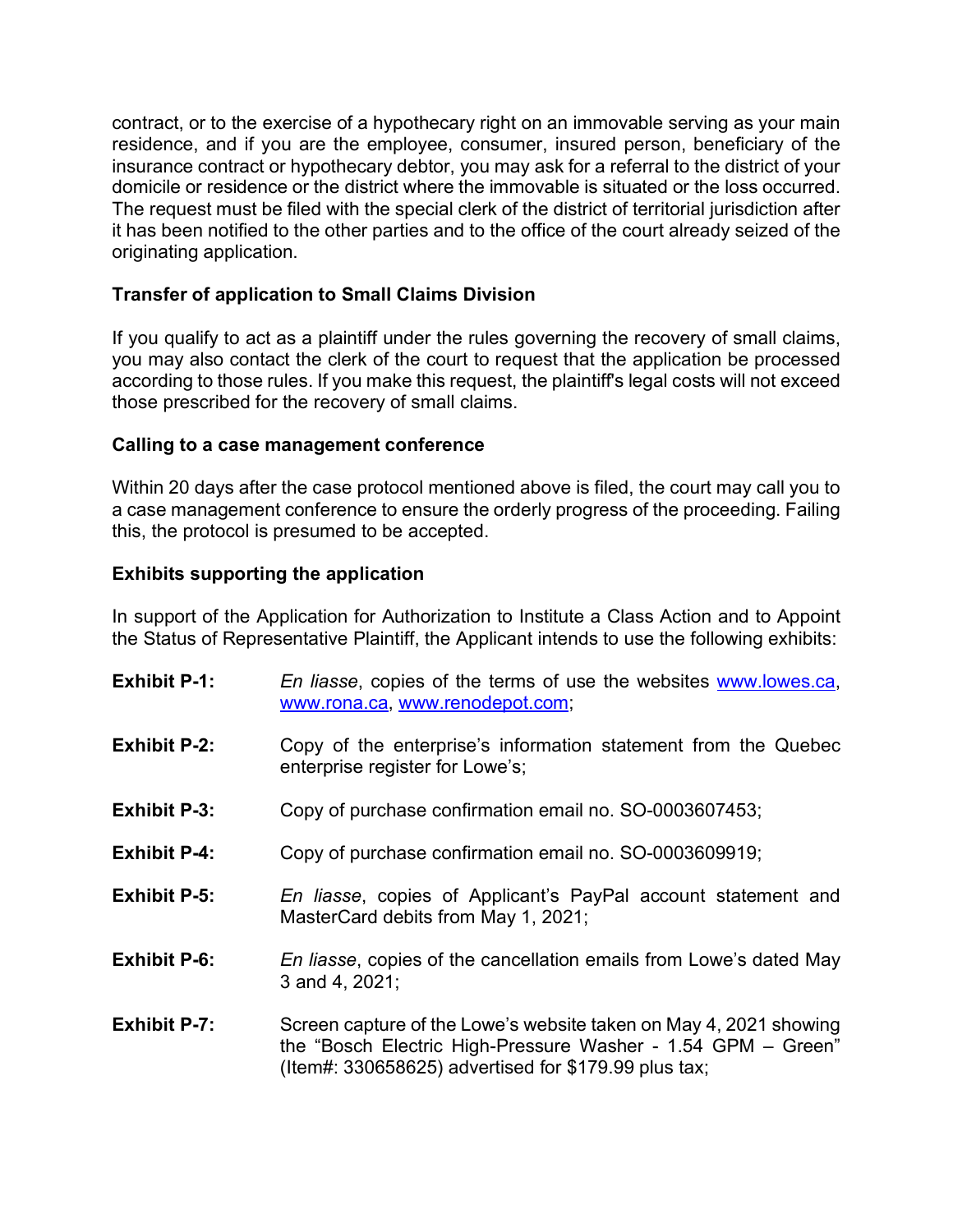- **Exhibit P-8:** Screen capture of the Lowe's website taken on May 4, 2021 showing the "Bosch 11321EVS Demolition Hammer" (item # 330009246) for \$949.00 plus tax;
- **Exhibit P-9:** Copy of the chat transcript between the Applicant and Lowe's customer service agent on May 4, 2021;
- **Exhibit P-10:** Copy of the judgment of *Charest-Corriveau c. Sears Canada inc.*, 2015 QCCQ 6417.

These exhibits are available on request.

#### **Notice of presentation of an application**

If the application is an application in the course of a proceeding or an application under Book III, V, excepting an application in family matters mentioned in article 409, or VI of the Code, the establishment of a case protocol is not required; however, the application must be accompanied by a notice stating the date and time it is to be presented.

Montreal, May 5, 2021

*(s) LPC Avocat Inc.*

**LPC AVOCAT INC.** Mtre Joey Zukran Attorney for the Applicant 276 Saint-Jacques Street, Suite 801 Montréal, Québec, H2Y 1N3 Telephone: (514) 379-1572 Telecopier: (514) 221-4441 Email: jzukran@lpclex.com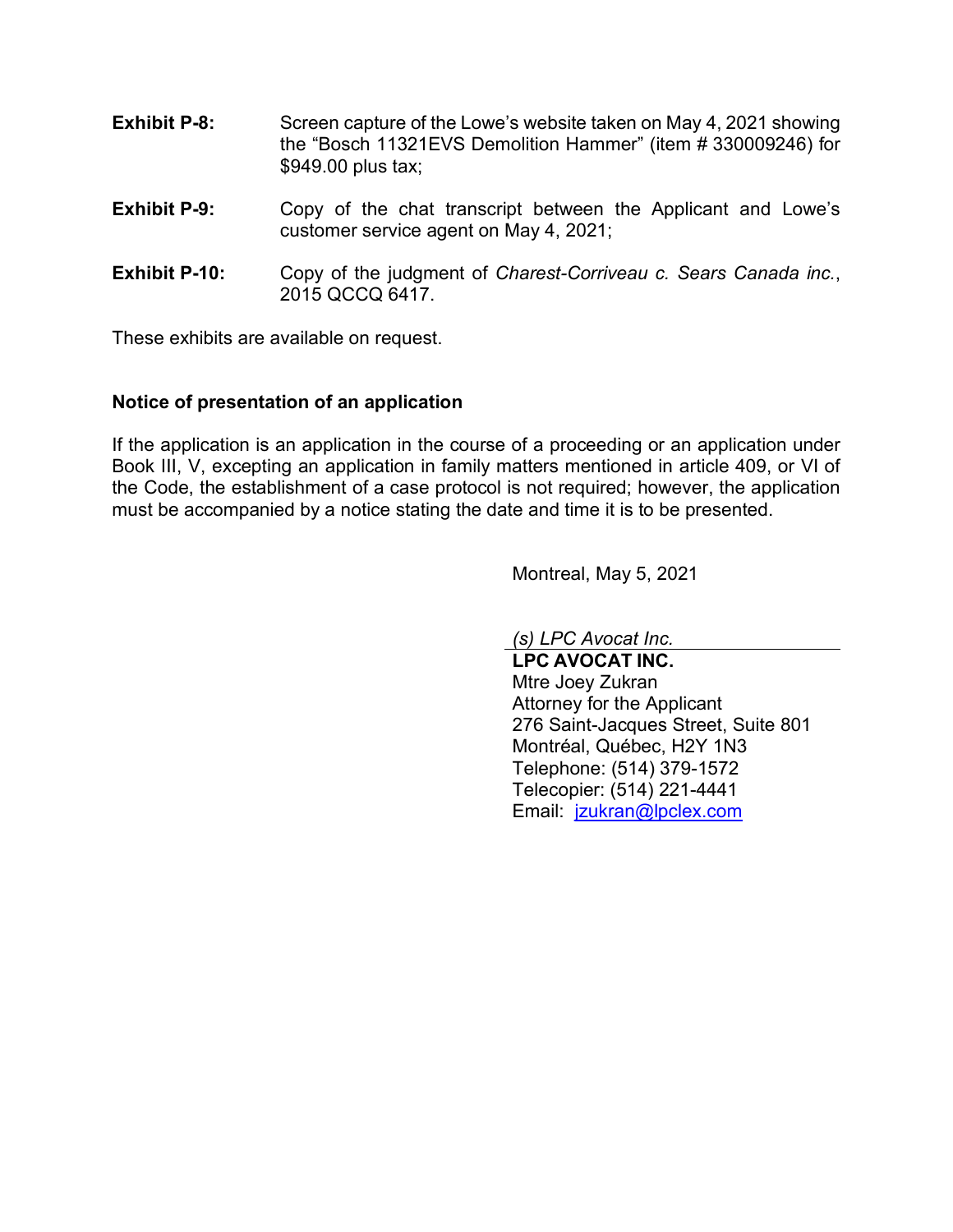# **NOTICE OF PRESENTATION**

(articles 146 and 574 al. 2 C.C.P.)

## **TO: LOWE'S COMPANIES CANADA, ULC** 1100-1959 UPPER WATER STREET HALIFAX, NOVA SCOTIA, B3J 3E5

#### **Defendant**

**TAKE NOTICE** that Applicant's *Application to Authorize the Bringing of a Class Action and to Appoint the Status of Representative Plaintiff* will be presented before the Superior Court at **1 Rue Notre-Dame E, Montréal, Quebec, H2Y 1B6**, on the date set by the coordinator of the Class Action chamber.

## **GOVERN YOURSELVES ACCORDINGLY.**

Montreal, May 5, 2021

*(s) LPC Avocat Inc.*

**LPC AVOCAT INC.** Mtre Joey Zukran Attorney for the Applicant 276 Saint-Jacques Street, Suite 801 Montréal, Québec, H2Y 1N3 Telephone: (514) 379-1572 Telecopier: (514) 221-4441 Email: jzukran@lpclex.com